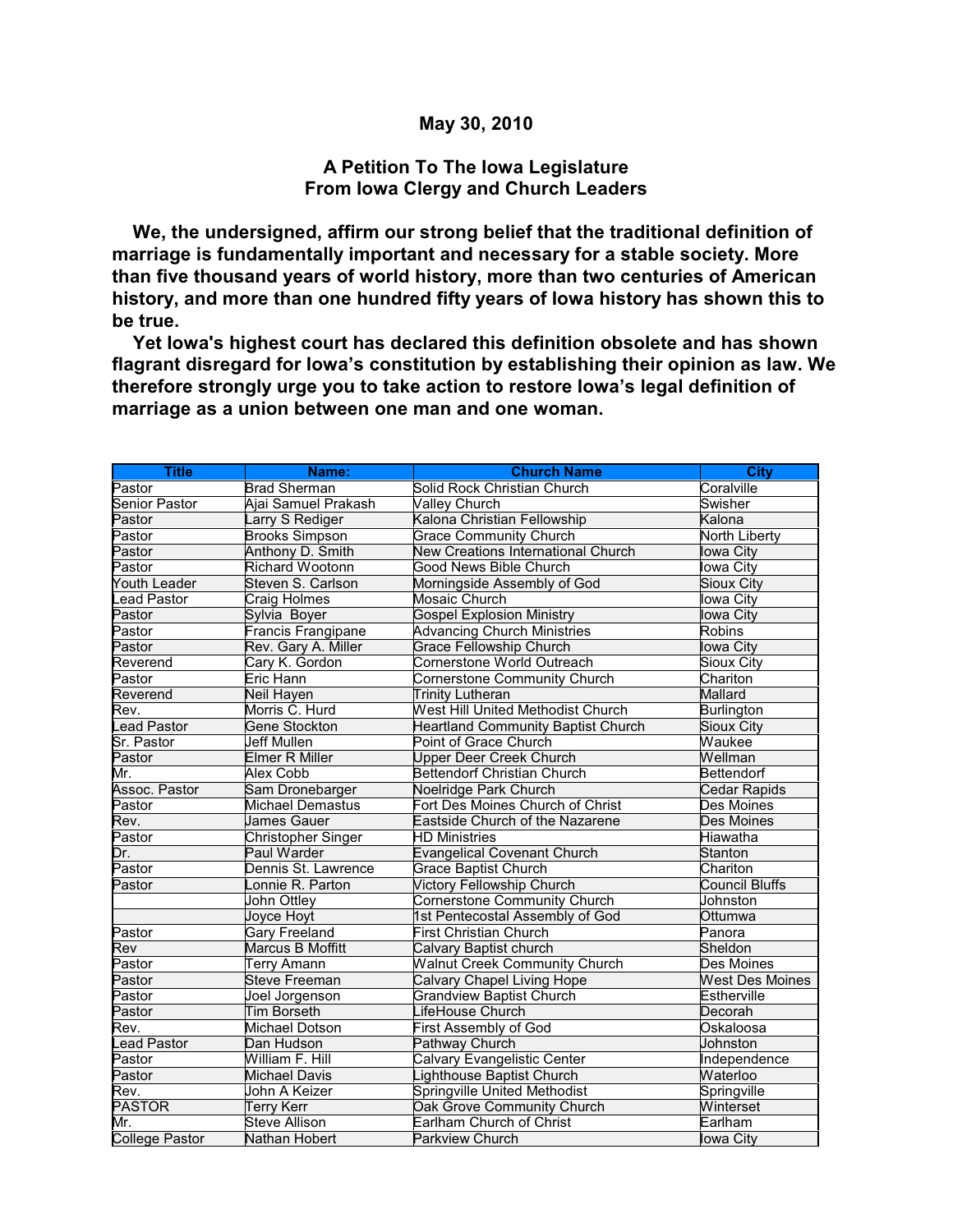| Senior Pastor            | Richard Van Heukelum      | <b>Walnut Ridge Baptist Church</b>         | Waterloo               |
|--------------------------|---------------------------|--------------------------------------------|------------------------|
| Pastor                   | Julie Crawford            | Jubilee International Ministries           | <b>Des Moines</b>      |
| Minister                 | Dave Bouchard             | Rising Sun Church of Christ                | Pleasant Hill          |
| Rev.                     | Marvin Potter             | Presbyterian Church                        | Newton                 |
| Mr                       | Ernest D. Faber           | <b>Washington Chapel</b>                   | Minburn                |
| Pastor                   | <b>Bruce Miller</b>       | <b>Heartland Vineyard Church</b>           | <b>Cedar Falls</b>     |
| Pastor                   | Ted Jensen                | New Covenant Church                        | Exira                  |
| Senior Minister          | Kenneth Ray Artrip        | <b>Webster City Church of Christ</b>       | <b>Webster City</b>    |
| Pastor                   | <b>Richard Wearmouth</b>  | Christian Life Church                      | Independence           |
| Pastor                   | <b>Robert Gamble</b>      | The Iowa Annual Conference                 | <b>West Des Moines</b> |
| Pastor                   | Don Johnston              | <b>Calvary Baptist Church</b>              | Grinnell               |
| Pastor                   | <b>Greg Collins</b>       | Faith Baptist Church                       | Vinton                 |
| Rev. Dr.                 | John E Hulsizer Sr.       | Church of the Nazarene                     | <b>Dubuque</b>         |
| Pastor                   | Bradley W. Ketcham        | Saint John Lutheran Church                 | Audubon                |
| Pastor                   | <b>Brenda Distelhorst</b> | <b>Wings of Praise Outreach Center</b>     | <b>Burlington</b>      |
| Rev.                     | David E. Glavin           | <b>First Baptist Chruch</b>                | Maquoketa              |
| Elder                    | George Trotter            | Solid Rock Church                          | Coralville             |
| Pastor                   | <b>B Mark Anderson</b>    | Church of the Living Water                 | <b>Muscatine</b>       |
| The Reverend Mr          | John K. Wilson            | First Presbyterian                         | Kamrar                 |
| Pastor                   | Jeffrey Schmitz           | 1st Pentecostal Church                     | Cedar Rapids           |
| Pastor                   | J. R. Wheeler             | Immanuel Lutheran Church                   | Osceola                |
| Pastor                   | Len Maselli               | <b>Fairfield Friends Church</b>            | Fairfield              |
| Mr.                      | <b>Robert Knaack</b>      | Hope Evangelical Church                    | North Liberty          |
| <b>Assistant Pastor</b>  | arry Reid                 | Ottumwa Baptist Temple                     | Ottumwa                |
| Pastor                   | Leo E. Andersen           | Rowley, Urbana, Silver Creek, Alice--RUSA  | Coggon                 |
| Pastor                   | Sheri Andersen            | Rowley, Urbana, Silver Creek, Alice--RUSA  | Coggon                 |
| Pastor                   | <b>Richard Fessel</b>     | Temple Baptist Church                      | <b>Charles City</b>    |
| Reverend                 | <b>Steve Rasmussen</b>    | Our Savior Lutheran Church                 | Fort Madison           |
| Deacon                   | Timothy M. Batterson      | Ottumwa Baptist Temple                     | Ottumwa                |
| Mr.                      | John D. Griffith          | <b>Stockport Christian Church</b>          | Stockport              |
| Pastor                   | <b>Rex Deckard</b>        | Calvary Apostolic Church                   | Des Moines             |
| Rev                      | <b>Howard Innis</b>       | First Church of the Nazarene               | Fairfield              |
| Reverend                 | Kenneth F. Walker         | The River Jordan                           | Clarence               |
| Pastor                   | Don Culp                  | <b>First United Pentecostal Church</b>     | Fort Madison           |
| pastor                   | Cecil Ballard             | <b>Grace Baptist Church</b>                | <b>Marion</b>          |
|                          | John M Tews               | Immanuel Lutheran Church                   | Guthrie Center         |
| Pastor                   | <b>Bill Tvedt</b>         | Jubilee Family Church                      | Oskaloosa              |
| Pastor                   | <b>Bill Tvedt</b>         | Jubilee Family Church                      | Oskaloosa              |
| Pastor                   | <b>Greg Crawford</b>      | Jubilee International Ministries           | <b>West DesMoines</b>  |
| Reverend                 | Daniel J. Vogel           | Hispanic Lutheran Church of Denison        | Denison                |
| Pastor                   | <b>Timothy Capon</b>      | Faith Baptist Church                       | Carroll                |
| Reverend                 | Cory Stout                | Community Heights Alliance Church          | Newton                 |
| youth pastor             | Matt Morgan               | fort des moines church of christ           | Des Moines             |
| Pastor                   | Dave Elmore               | <b>Fairfield Friends Church</b>            | Fairfield              |
| Rev                      | <b>Jarrod Bartholomew</b> | Commmunity Heights Alliance Church         | <b>Newton</b>          |
| Rev.                     | Jonathan C. Watt          | Trinity Evangelical Lutheran Church (LCMS) | Creston                |
| Mr.                      | Dennis Dorsheimer         | Jackson church of Christ                   | Montezuma              |
| <b>Teaching Pastor</b>   | Tony Brandt               | Indianola Church of Christ                 | Indianola              |
| Pastor                   | Royce W. Phillips         | Tabernacle Baptist Church                  | Coralville             |
| Minister                 | <b>Bill Shewmaker</b>     | Keosauqua Christian Church                 | Keosauqua              |
| Young Life Pastor        | Ryan Hill                 | Indianola Church of Christ                 | Indianola              |
| Pastor                   | Ann Donat                 | <b>Trinity Parish</b>                      | Douds                  |
| Pastor                   | Keith McDonald            | <b>First Presbyterian</b>                  | <b>State Center</b>    |
| Professor                | Glenn Luecke              | <b>Willow Creek Open Bible Church</b>      | Ames                   |
| Minister/Pastor          | Dennis Platt              | Cedar Falls Church of Christ               | Cedar Falls            |
| <b>Ordained Minister</b> | Shanita Eze               | Church of Living Water                     | Coralville             |
| Pastor                   | <b>Suzanne Swahn</b>      | 1st Christian Church                       | Fairfield              |
| Apostle/Pastor           | Benjamin C. Bell Jr       | Living Truth Church                        | Des Moines             |
| Mrs.                     | Lorraine Westfall         | St. Olaf Lutheran                          | Humboldt               |
| Pastor                   | Kevin Lee                 | Morningside Lutheran                       | Sioux City             |
| Pastor                   | <b>Ed Parker</b>          | Suburban Heights Baptist Church            | Fairfield              |
| Secretary                | Lisa Gugel                | <b>Full Gospel Revival Center</b>          | Kalona                 |
| Rev.                     | Doug Woltemath            | St. Stephen's Lutheran Church              | <b>Atkins</b>          |
| Rev.                     | <b>Bruce A Branson</b>    | Calvary Baptist                            | Hartley                |
| Rev.                     | <b>Gerald Knock</b>       | <b>Gerald Knock Ministries</b>             | <b>Tiffin</b>          |
| <b>Senior Minister</b>   | David Nassiff             | <b>First Curch of Christ</b>               | Ankeny                 |
|                          |                           |                                            |                        |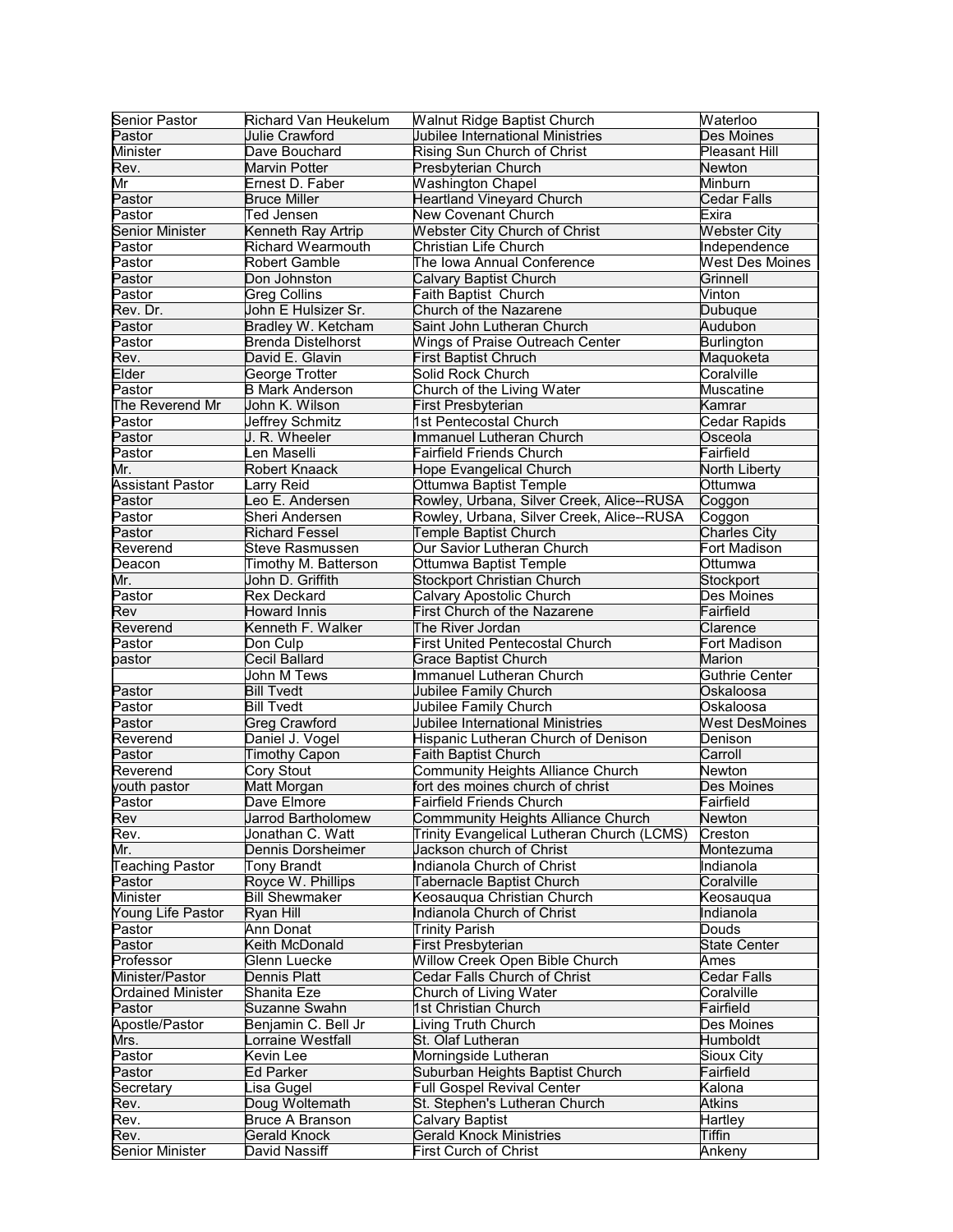| Pastor                         | Howard D. Lacock       | <b>Hillsboro Baptist Church</b>          | Hillsboro              |
|--------------------------------|------------------------|------------------------------------------|------------------------|
| <b>Senior Pastor</b>           | <b>Stuart Voeller</b>  | <b>Grace Alive</b>                       | <b>Prairie City</b>    |
| Reverend                       | <b>Tommy Rucker</b>    | <b>First Baptist Church</b>              | <b>Dunkerton</b>       |
| Pastor                         | David J. Foster        | Parkview Church                          | lowa City              |
| Pastor                         | Aaron Schultz          | <b>Beautiful Savior Lutheran Church</b>  | <b>West Des Moines</b> |
| <b>Evngelist</b>               | Pearl Raatz            | <b>Sheep Shed</b>                        | Fremont                |
| Mrs.                           | Danya Crites           | <b>Grace Community Church</b>            | Grinnell               |
| Pastor                         | Martin Hoesch          | Bethany Lutheran Church of Ames, Iowa    | <b>A</b> mes           |
| Pastor                         | Mark Holton            | <b>Trinity Bible Church</b>              | Cedar Falls            |
| Rev.                           | Ronald L. Sumption     | The Presbyterian Church of Vinton        | Vinton                 |
| Pastor                         | A.J. Potter            | Pleasantville Baptist Church             | Pleasantville          |
| Pastor                         | <b>Brent Fees</b>      | <b>Heartland Christian Fellowship</b>    | Des Moines             |
| Pastor                         | James A. McGaffey      | New Life Community Free Methodist Church | Fairfield              |
| Elder                          | Jason Laxton           | <b>Grace West Church</b>                 | <b>West Des Moines</b> |
| Reverand                       | <b>Beverly Huffman</b> | Evangelist                               | Kalona                 |
| Reverend                       | Paul Egger             | St. John's Lutheran Church               | Galva                  |
| Reverend                       | Dennis Reynolds        | Nevada Baptist church                    | Nevada                 |
| Pastor                         | Lu Ellen Worth         | The Way of Peace Ministries, Inc         | Ottumwa                |
| Rev                            | Duane P Marburger      | <b>ELCA</b>                              | <b>Muscatine</b>       |
| Rev                            | David D Welch          | Plano Christian Church                   | Plano                  |
| Pastor                         | Rev. Rick Dee          | U. Methodist Church                      | Emmetsburg             |
| Mr                             | Daniel Carnahan        | New Hope Christian                       | Gilman                 |
| Rev.                           | Dick Kaiser            | <b>Heartland Assembly of God</b>         | Des Moines             |
| Pastor                         | Jeff Duffy             | <b>Rapids Street Baptist</b>             | Adel                   |
| Mr. & Mrs.                     | Charles Cox            | Word of Life                             | Dunlap                 |
| <b>Board Member</b>            | Ralph Goemaat          | Le Mars Assembly of God                  | e Mars                 |
| Adult S S Leader               | Dale Van Donselaar     | <b>Covenant Reformed Church</b>          | Pella                  |
| Pastor                         | Rev.C. Loyal Hepker    | <b>Eastend Pentecostal Church of God</b> | Ottumwa                |
|                                | <b>Ellen Piper</b>     | <b>Evangel Chapel Foursquare</b>         | Des Moines             |
| Ms                             | Charles H. Underwood   |                                          |                        |
|                                |                        | <b>First Federated Church</b>            | Des Moines             |
| Pastor                         | <b>Rick McReynolds</b> | <b>Evangel Chapel Foursquare Church</b>  | Des Moines             |
| Operations Manager Jay Rudolph |                        | <b>KJYL Christian Radio</b>              | Eagle Grove            |
| <b>Elder</b>                   | owell Goemaat          | Friendship Assembly of God               | Hawarden               |
| Evangelist                     | Mark Doland            | church of Christ                         | Oskaloosa              |
| Pastor                         | Robert A Shaw          | <b>Believers In Grace</b>                | Newton                 |
| Pastor                         | <b>Timothy Braun</b>   | <b>Hope Lutheran Church</b>              | Des Moines             |
| Mr.                            | <b>William Sutton</b>  | <b>Abundant Ilfe Ministries</b>          | Jefferson              |
| Elder                          | E. Bernard Hayes       | Noelridge Park Church                    | Cedar Rapids           |
| Deacon                         | Denny Degroote         | Real Life Church                         | Ankeny                 |
| Lay Leader                     | <b>Robert Cramer</b>   | <b>Heartland Assembly</b>                | Ankeny                 |
| Pastor                         | <b>Todd Hessel</b>     | Algona EFC                               | Algona                 |
| Dr.                            | Raun & Shawn Lohry     | Morningside Assembly of God              | <b>Sioux City</b>      |
| <b>Director</b>                | Marge Zondervan        | <b>Calvary Christian Reformed</b>        | Pella                  |
| Elder                          | yle D Horman           | Third Reformed Church                    | Pella                  |
| Mrs.                           | Deborah Thornton       | <b>Trinity Episcopal Church</b>          | lowa City              |
| Pastor                         | Pete Jurchen           | Hope Lutheran Church                     | Des Moines             |
| Mr.                            | John Markham           | St. Joseph the Worker Catholic Church    | Dubuque                |
| Mrs.                           | ori Raymie             | Knoxville Evangelical Church             | Knoxville              |
| Ms                             | aura Burkett           | Parkview Evangelical Church              | lowa City              |
| Mr.                            | Dean Havill            | <b>Bettendorf Christian Church</b>       | <b>Bettemdorf</b>      |
|                                | Roman Lynch            | St Thomas Aquinas Catholic Church        | Ames                   |
| Elder                          | Glen Davis             | Cedarloo Church of Christ                | <b>Cedar Falls</b>     |
| <b>Associate Pastor</b>        | Joel Tackett           | <b>First Baptist Church</b>              | Independence           |
| Mr. and Mrs.                   | John D Wilson          | Westkirk Presbyterian                    | Urbandale              |
| Rev.                           | Chris Strube           | <b>Good Samaritan Ministries</b>         | Centerville            |
| Mr.                            | David Larson           | <b>St. Patricks</b>                      | Dubuque                |
| Pastor                         | Ron Jones              | New Hope Christian Church                | Marshalltown           |
| Rev.                           | Steve K Bagby          | First Church of the Nazarene             | Knoxville              |
| Mr and Mrs                     | Marvin P De Jong       | Redeemer United Reformed                 | Orange City            |
| <b>Growth Leader</b>           | Vicki Brown            | <b>Emmanuel Lutheran</b>                 | Fontanelle             |
| Rev                            | <b>Patrick Dittert</b> | Lighthouse independant ministries        | Perry                  |
| Pastor                         | Rev. Robert Dodge      | <b>Britt United Methodist</b>            | <b>Britt</b>           |
|                                | Gary Herum             | Christ Church of Dubuque                 | Dubuque                |
| <b>ASST. PASTOR</b>            | Mary A Ingram          | Ames Foursquare Church                   | Ames                   |
| <b>SR PASTOR</b>               | James D Ingram         | Ames Foursquare Church                   | Ames                   |
|                                |                        | Des Moines First Assembly of God         | Des Moines             |
|                                | <b>Scott Doughty</b>   |                                          |                        |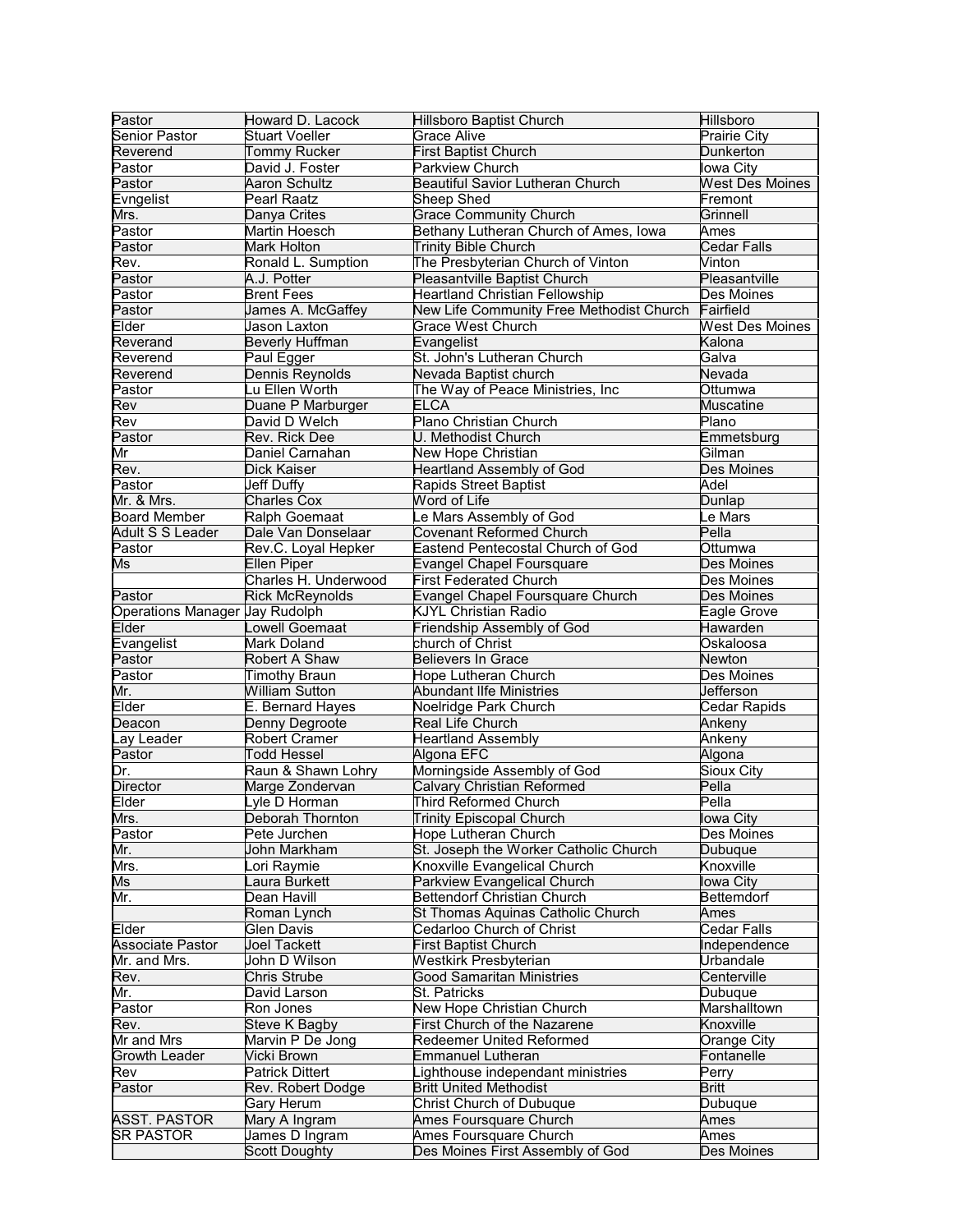|                                           | Anne M. Prochaska       | Des Moines Fellowship                   | Des Moines             |
|-------------------------------------------|-------------------------|-----------------------------------------|------------------------|
| Reverend                                  | Steven M. Cox           | Clear Lake Regular Baptist Church       | Clear Lake             |
|                                           | vicki Crawford          | <b>Good Cheer Family Fellowship</b>     | <b>Pleasant Hill</b>   |
| Pastor                                    | eslie White             | Valleyview Community Wesleyan Church    | <b>West Union</b>      |
| Mr.                                       | <b>Timothy LaFleur</b>  | Maranatha Baptist Church                | Grimes                 |
| Rev.                                      | <b>Steven Hill</b>      | <b>Bethel Baptist Church</b>            | lowa Falls             |
| Director of Youth                         | Craig Carlson           | Goldfield United Methodist Church       | Goldfield              |
|                                           | Clarence & Marian       |                                         |                        |
| Mr. & Mrs.                                | Goemaat                 | Assembly of God Church of LeMars, Iowa  | LeMars                 |
| Pastor                                    | <b>Rusty Phillips</b>   | Redeemer Lutheran Church                | <b>West Union</b>      |
| <b>Senior Pastor</b>                      | Gerald C Kapanka        | Immanuel Lutheran Church                | Waterloo               |
| Pastor                                    | Josh DeGroote           | Real Life Church                        | Ankeny                 |
|                                           | Evelyn Woolston         | <b>GRACE COMMUNITY CHURCH</b>           | <b>Boone</b>           |
| Rev                                       | Ron Kallem              | Albia Road Baptist Church               | Ottumwa                |
| Family and Youth                          | <b>Heather Scar</b>     | <b>Emmanuel Lutheran Church</b>         | Fontanelle             |
| Pastor                                    | Mike Augsburger         | <b>Willow Creek Baptist Chruch</b>      | <b>West Des Moines</b> |
| Rev. Dr.                                  | Kristian G. Kincaid     | Our Redeemer Lutheran (MS)              | Dubuque                |
| Reverend                                  | Michael Heasley         | Abundant Life Church of Waukee          | Waukee                 |
|                                           |                         |                                         | Cedar Falls            |
| Minister                                  | Daniel Pearce           | Cedarloo Church of Christ               |                        |
| Director of Ed                            | ori Gamble              | Camp Okoboji - Lutheran Church (MS)     | Milford                |
| Pastor                                    | Don Johnston            | Calvary Baptist Church                  | Grinnell               |
| <b>Lead Pastor</b>                        | <b>Rex Rains</b>        | New Life Church                         | Dubuque                |
| Coordinator                               | Julie Holthaus          | Word of Victory Outreach Center         | Ankeny                 |
| <b>Assistant Pastor</b>                   | Mark Stupka             | Maranatha Baptist Church                | Grimes                 |
| Tim                                       | Kelly                   | Christ's Church of Fox Creek            | Waukee                 |
| <b>Senior Pastor</b>                      | Kendall L. Meyer        | Mount Olive Lutheran Church and School  | Des Moines             |
| Elder                                     | Marvin Hoogland         | <b>Redeemer United Reformed</b>         | Orange City            |
|                                           | James & Cheryn Huber    | <b>First Federated Church</b>           | Des Moines             |
| Rev                                       | ee Crum                 | Morningside Assembly of God             | Sioux City             |
| Administrator                             | Michael Coffman         | Indianola Community Church              | Indianola              |
| Rev                                       | Mark Gefaller           | St Paul Lutheran Church                 | <b>Mount Vernon</b>    |
| Pastor                                    | Michael Galloway        | Twin Cities Christian Church            | Council Bluffs         |
| Elder                                     | Jerry Burns             | Indianola Community Church              | Indianola              |
| Evangelist                                | <b>Tim Lindquist</b>    | Self                                    | Clear Lake             |
|                                           | James E Meisch          | Fort Des Moines Church of Christ        | Des Moines             |
|                                           | Eleanor                 | Vonk                                    | <b>Rock Valley</b>     |
| Rev.                                      | Kevin Wiskus            | Moravia Church of the Nazarene          | Moravia Iowa           |
| Mrs.                                      | Roger Maurer            | <b>First Federated Church</b>           | Des Moines             |
| Secretary/Treasurer                       | <b>Marlys Hassel</b>    | Fort Des Moines Church of Christ        | Des Moines             |
| Reverend                                  | James Stogdill          | Messiah Lutheran Church LCMS            | Johnston               |
|                                           | _ynne Malloy            | Goldfield United Methodist Church       | Goldfield              |
| evangelist                                | Michael S. Demory       | Heartland church of Christ              | Dubuque                |
| <b>Senior Pastor</b>                      | <b>Robert Bressert</b>  | <b>Grace Evangelical Free Church</b>    | Davenport              |
| Chairperson                               | Jan Woodman             | <b>Hudson United Methodist Church</b>   | Hudson                 |
| Pastor                                    | <b>Vincent Goemaat</b>  | New Life Worship Center                 | Knoxville              |
|                                           | Fr. Rofael Hanna        | St.Mary Coptic Orthodox Church          | Des Moines             |
| Director of Worship                       | Matthew Vogel           | <b>Grace Evangelical Free Church</b>    | Davenport              |
| Vice Chair, Elders                        | Tim Crosby              | Indianola Community Church              | Indianola              |
| Member                                    | <b>Beverly Stogdill</b> | <b>First Federated Church</b>           | Johnston               |
| Administrative                            | Marcia Wilson           | <b>Cornerstone Community Church</b>     | Chariton               |
|                                           | <b>Becky Statema</b>    | Calvin CRC                              | <b>Rock Valley</b>     |
|                                           | Joseph A. Best Jr.      | <b>First Federated Church</b>           | Des Moines             |
| Mr.                                       |                         |                                         |                        |
| Mrs.<br>$\overline{\mathsf{B}\mathsf{G}}$ | <b>Vicky Kessler</b>    | <b>First Federated Church</b>           | Des Moines             |
|                                           | Jim Kessler             | <b>First Federated Church</b>           | Des Moines             |
|                                           | Joyce L. Miller         | Crimson Chapel                          | Boone                  |
| Rev                                       | ames seibert            | united methodist                        | eagle grove            |
| Mr.                                       | Ken Wald                | <b>First Federated</b>                  | Des Moines             |
|                                           | Tracie Johnson          | 1st Reformed                            | Sibley                 |
| Rev.                                      | Marvin Potter           | Presbyterian Church                     | Newton                 |
| Prayer Minister                           | Wayne Allen             | Grace EFC                               | Davenport              |
| Pastor                                    | Jeffrey A. Dahlin       | <b>Praise Community Church</b>          | Mason City             |
| Reverend                                  | Dick Allen              | Grace Pointe Church of the Nazarene     | Bloomfield             |
| <b>PASTOR</b>                             | Ron Brammer             | <b>Rock Power Church</b>                | Des Moines             |
| Minister                                  | Dale Burleson           | Church of Christ                        | Clear Lake             |
| Pastor                                    | Stan Johnson            | <b>Evangelical Free Church of Britt</b> | <b>Britt</b>           |
|                                           |                         |                                         |                        |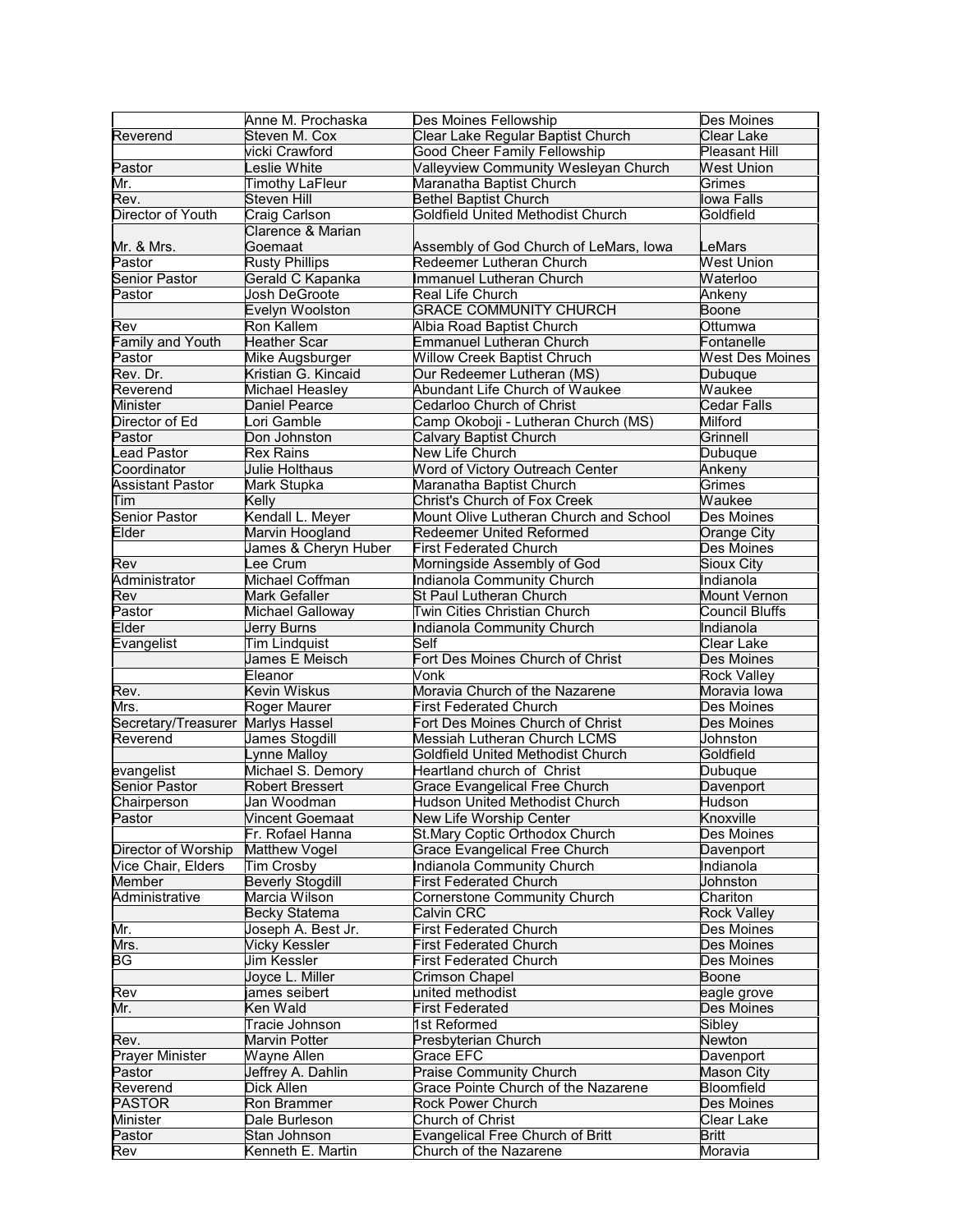| Pastor                   | Dan Driscoll                                  | Evangelical Free Church, Oelwein                                     | Oelwein                      |
|--------------------------|-----------------------------------------------|----------------------------------------------------------------------|------------------------------|
| Pastor                   | Dennis Schmitt                                | Dubuque Community Church                                             | Dubuque                      |
| Dr.                      | James D. Maxwell III                          | Faith Baptist Bible College/Seminary                                 | Ankeny                       |
| Rev                      | Nicholas N. Needham                           | <b>FUMC</b>                                                          | Central City                 |
| <b>Chairman Missions</b> | Sheldon Schroeder                             | Parkview Evangelical Free Church                                     | lowa City                    |
|                          | <b>Richard Homewood</b>                       | Murray Church of Christ                                              | Murray                       |
| Pastor                   | <b>Brian Massman</b>                          | <b>Tri-State Community Church</b>                                    | Dubuque                      |
| Pastor                   | Verlyn Schaap                                 | <b>Friendship Community</b>                                          | <b>Sergeant Bluff</b>        |
| Rev                      | Patrick Van Ravenswaay                        | New Life Reformed Church                                             | <b>Sioux Center</b>          |
| icensed Minister         | <b>Reverend Randy Beary</b>                   | Mt. Pleasant Church of the Open Bible                                | Mt. Pleasant                 |
|                          | Tim Doffing                                   | <b>Tri-State Community Church</b>                                    | Dubuqe                       |
| Pastor                   | Steven Jewett                                 | <b>New Horizons UCC</b>                                              | Akron                        |
|                          | <b>Greg Soenen</b>                            | <b>Holmes Baptist</b>                                                | Goldfield                    |
| Mr. & Mrs.               | Irv & Karolyn Sorge                           | <b>Trinity Bible Church</b>                                          | Cedar Falls                  |
|                          | Ken Veenstra                                  | Reformed                                                             | Pella                        |
| Mr.                      | Roger Daub                                    | <b>Covenant Birth Ministries</b>                                     | Des Moines                   |
| Rev.                     | <b>Gerald Naber</b>                           | Pleasant Hill Free Church                                            | <b>Pleasant Hill</b>         |
| Pastor                   | <b>Bruce Crane</b>                            | <b>Walnut Creek Community Church</b>                                 | <b>Windsor Heights</b>       |
| Pastor                   | Lyndon Ruyter                                 | Friendship Assembly of God                                           | Hawarden                     |
| Pastor                   | Jerry K. Raether                              | Zion Ev. Lutheran Church                                             | Humboldt                     |
|                          | <b>Etta and Marv Miller</b><br>Gloria Van Zee | Springville United Methodist                                         | Springville<br>Pella         |
|                          |                                               | Faith Christian Reformed Church                                      |                              |
| Rev.                     | Jeremy Wind<br>Adam Bauer                     | St. Mary's Roman Catholic Church<br><b>TriState Community Church</b> | <b>Storm Lake</b><br>Dubuque |
| Pastor                   | <b>William King</b>                           | <b>First Apostolic Church</b>                                        | Indianola                    |
|                          | Elaine Bandstra                               | <b>First Christian Reformed Church</b>                               | Oskaloosa                    |
| Mr.                      | Don E. Coffman                                | Oak Grove Community Church                                           | Winterset                    |
| Chaplain/Pastor          | Alan Jahn                                     | Corner Stone Baptist Church                                          | Altoona                      |
| Mr.                      | Robert Malloy                                 | United Methodist Church                                              | Goldfield                    |
| Elder                    | <b>Gary Herrick</b>                           | Earlham Church of Christ                                             | Earlham                      |
|                          | Larry E. Nation                               | Eagle Vision Church                                                  | Des Moines                   |
| Rev                      | Scott A Wilson                                | Clear Lake Christian Church                                          | Clear Lake                   |
| Pastor                   | <b>Neal Hanley</b>                            | Early Chapel Christian Church                                        | Earlham                      |
| Preacher                 | Dave Tyree                                    | Church of Christ                                                     | Chariton                     |
| Rev                      | <b>Jame Miles</b>                             | New Life Tabernacle UPCi                                             | <b>Mason City</b>            |
| Mr.                      | David C. Davis                                | New Life Community Church                                            | Marion                       |
| Rev                      | <b>Ed Grant</b>                               | Indianola Christian Union Church                                     | Indianola                    |
| Minister                 | David E. Erickson                             | <b>First Christian Church</b>                                        | <b>Council Bluffs</b>        |
| Rverend                  | Charles A. Nichols                            | <b>Community Baptist</b>                                             | Ankeny                       |
| Eder Chair               | Stan Beckner                                  | <b>First Christian Church</b>                                        | <b>Council Bluffs</b>        |
| Rev.                     | <b>Sheldon Starkenburg</b>                    | Calvary Christian Reformed                                           | Pella                        |
| pastor                   | Gary Cradic                                   | Church @ 4th & washington                                            | Ottumwa                      |
| <b>Senior Pastor</b>     | <b>Stan Hughes</b>                            | Milo Christian Union Church                                          | Milo                         |
| Rev.                     | Arthur J. Van Wolde                           | Calvary Christian Reformed Church                                    | Pella                        |
|                          | Robert Dishman                                | Park Church of Christ                                                | Goldfield                    |
| Ministry Leader          | Jean Young                                    | New Hope Christian Church                                            | Marshalltown                 |
| Teacher                  | <b>Bob Barney</b>                             | First Christian                                                      | Council Bluffs               |
| Pastor                   | <b>Trevor Skalberg</b>                        | Cornerstone Fellowship Church                                        | Shenandoah                   |
| Pastor                   | Rev. Terry A. Roder                           | St. Mary's Catholic Church                                           | Danbur                       |
| Youth Pastor             | <b>Richard Moore</b>                          | North Pointe Church                                                  | Ankeny                       |
| Mr. and Mrs.             | Philip and Sharon                             | University Baptist Church                                            | Ames<br><b>Pleasant Hill</b> |
| Deacon                   | Gene Neese                                    | Berean Assembly of God                                               |                              |
| pastor/ evangelist       | Ronald E. Carpenter                           | <b>EAGLE VISION CHURCH</b><br>St. Paul Lutheran Church               | Norwalk                      |
| Dr. and Mrs.             | <b>Scott Barron</b>                           |                                                                      | Ankeny                       |
| Dr. and Mrs.<br>Pastor   | <b>Scott Barron</b><br><b>Brian Ruggles</b>   | St. Paul Lutheran Church<br><b>Word of Victory Outreach Center</b>   | Ankeny<br>Ankeny             |
| Pastor's wife            | Marci Baldwin                                 | St. Paul Lutheran Church                                             | Ankeny                       |
| Pastor                   | _arry D Smith                                 | <b>Broadhorn Church</b>                                              | Truro                        |
| Pastor                   | Joe Earle                                     | <b>Grace Baptist Church</b>                                          | Harlan                       |
| Pastor                   | Brian Hagerman                                | New Life Community Church                                            | Marion                       |
| Board member             | Mike Ver Steeg                                | New Life Assembly of God                                             | Inwood                       |
| elder                    | David Ingle                                   | Cedarloo Church of Christ                                            | Cedar Falls                  |
|                          |                                               |                                                                      | Council Bluffs,              |
| executive Director       | <b>Christine Wilson</b>                       | Queen of Apostles                                                    | lowa                         |
| Mr.                      | Dick Pipho                                    | <b>Grimes United Methodist Church</b>                                | Grimes                       |
| Rev.                     | Jack Goldberger                               | Our Savior Lutheran Church                                           | Bettendorf                   |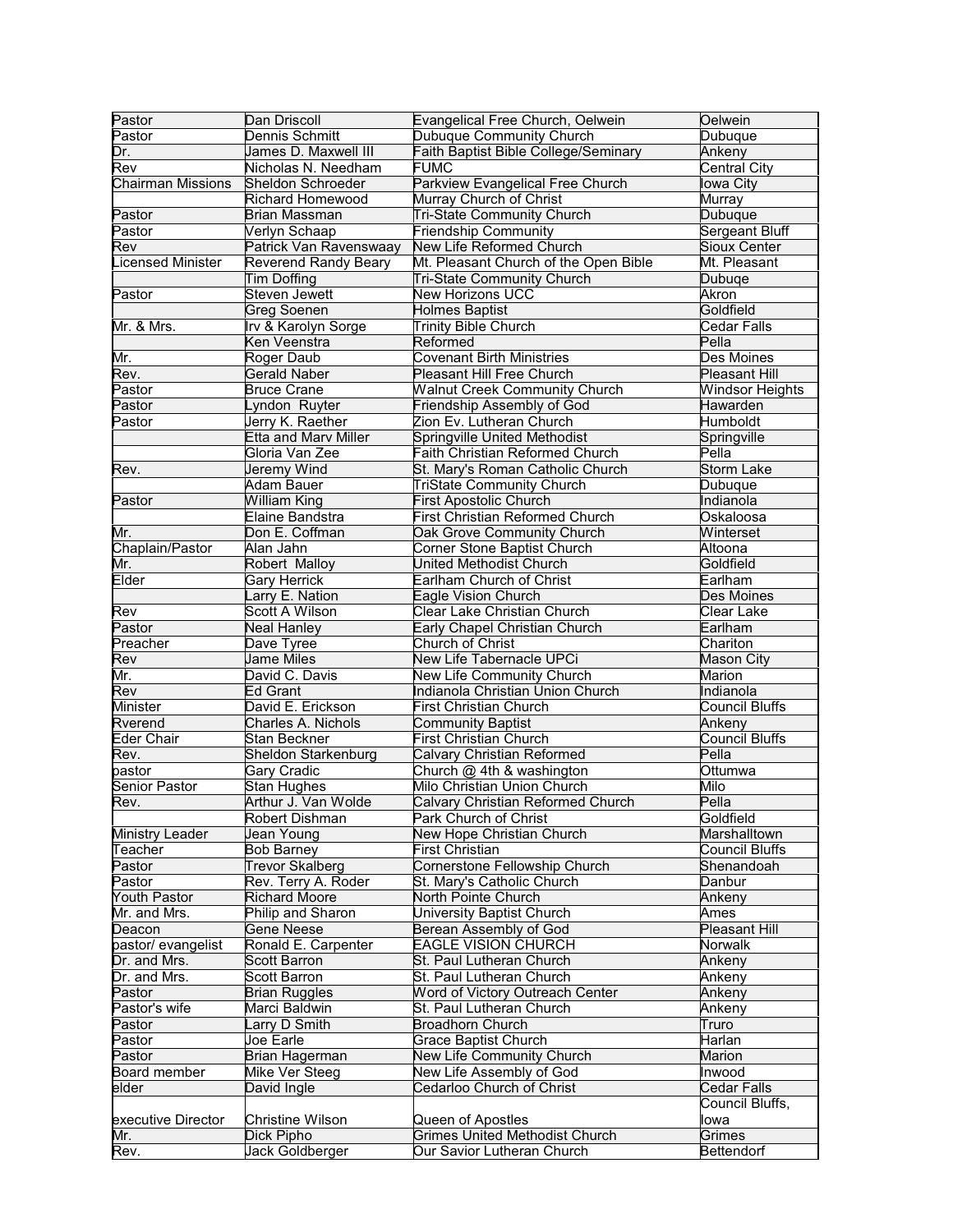|                      | Tim Haynie                              | church of Christ                                               | Creston                       |
|----------------------|-----------------------------------------|----------------------------------------------------------------|-------------------------------|
| Mr                   | <b>Richard Leeper</b>                   | <b>First Christian</b>                                         | Council Bluffs                |
| Pastor               | Ed Hedding                              | Pleasant View Baptist Church                                   | <b>Bettendorf</b>             |
| <b>Senior Pastor</b> | John R. Mitcham                         | Indianola Community Church                                     | Indianola                     |
| Treasurer            | Eugene Ver Steeg                        | New Life A/G                                                   | Inwood                        |
| Elde r               | Robert C. Garms                         | <b>Grace Evangelical Free Church</b>                           | Davenport                     |
| The Rev.             | John K.Wilson                           | <b>First Presbyterian</b>                                      | Kamrar                        |
| Pastor               | <b>Gary Crandall</b>                    | Martensdale Community Church                                   | Martensdale                   |
| Sr Associate Pastor  | Rev. S. Brian Spitzer                   | <b>Grandview Baptist Church</b>                                | Davenport                     |
|                      | Dana Wendel                             | Nazarene                                                       | Clarion                       |
| Pastor               | <b>Walter E. King</b>                   | Centerville Church of the Nazarene                             | Centerville                   |
| <b>Senior Pastor</b> | Mark A. Baker                           | <b>Berean Baptist Church</b>                                   | Davenaport                    |
| Pastor               | Raymund Damaso                          | <b>New Life Community Church</b>                               | Marion                        |
| <b>Senior Pastor</b> | Dottie Black                            | Newton Foursquare Church                                       | Newton                        |
| Mrs.                 | Mavis Brink                             | <b>First Christian Church</b>                                  | <b>Council Bluffs</b>         |
|                      | Lorraine Van Polen                      | <b>Faith Christian Reformed</b>                                | Monroe                        |
| Pastor               | <b>Greg Sharp</b>                       | ighthouse of Christ                                            | <b>Dallas Center</b>          |
| Minister             | Dr. Robin D. Ziegenfuss                 | <b>First Christian Church</b>                                  | <b>Council Bluffs</b>         |
|                      |                                         |                                                                |                               |
| Pastor               | Rev. Curtis Benson                      | St. Paul Lutheran                                              | Holstein                      |
|                      | E L Kinart                              | River Vue                                                      | Knoxville                     |
| Pastor               | Larry Neiderhiser                       | <b>Spencer Family Church</b>                                   | Spencer                       |
| Pastor               | Mike Bourland                           | <b>Walnut Creek Community Church</b>                           | <b>Windsor Heights</b>        |
| Reverend             | Keith A. Piotter                        | Our Savior Lutheran Church, LCMS                               | Bettendorf                    |
| Deacon Chair         | Tim Roetman                             | Crossroads Fellowship CRC                                      | <b>West Des Moines</b>        |
| <b>Senior Pastor</b> | Charles E. Corns                        | Cornerstone Church of the Nazarene                             | Waverly                       |
| Pastor               | Jeff Nullmeyer                          | Calvary Chapel Iowa City                                       | Coralville                    |
| Reverend             | Timothy J. Truesdell                    | Christ's Family Church                                         | Davenport                     |
| Pastor               | John A. Roberts                         | Living Hope Church of thd Nazarene                             | Fort Madison                  |
| Rev.                 | Michael Robinson                        | Highland Park Church of the Nazarene                           | Des Moines                    |
| Rev. Dr.             | James T Petersen                        | Crossroads Fellowship Christian Reformed                       | <b>West Des Moines</b>        |
| Coach / Elder        | Jim Blythe                              | Indianola Church of Christ                                     | Indianola                     |
| Director of Youth    | arry Yochum III                         | Our Savior Lutheran                                            | <b>Bettendorf</b>             |
| Minister             | Val Swinton                             | <b>Clarksville Church of Christ</b>                            | Clarksville                   |
| Teacher              | Kevin Huss                              | Indianola Church of Christ                                     | Indianola                     |
| Evangelist           | Daniel E Smith                          | Christ's Church                                                | Ottumwa                       |
| Rev.                 | Jerry O. Richards                       | Church of the Nazarene                                         | Marshalltown                  |
| Pastor               | <b>Terry Vance</b>                      | <b>First Church of the Nazarene</b>                            | <b>Burlington</b>             |
|                      | Rabbi/Bible Teacher Robert V. Rubenking | iving Temples Synagogue                                        | Des Moines                    |
| <b>Senior Pastor</b> |                                         | Moravia Church of the Nazarene                                 | Moravia                       |
|                      | Rev. Terry Chapman                      |                                                                |                               |
| Rev.                 | Myron E Hall                            | iving Water Church of the Nazarene                             | Cedar Falls                   |
| Dr.                  | <b>Jeffrey Gilmore</b>                  | <b>Parkview Church</b>                                         | lowa City                     |
|                      | <b>Barbie Miller</b>                    | utherean Church of Hope                                        | Des Moines                    |
|                      |                                         |                                                                | Dow City, Charter             |
| Pastor               | Rev. Andrew-Bao T. Vo                   | Saint Mary, Saint Boniface, and Saint Mary.                    | Oak City, Ute City            |
| Pastor               | Cliff Vander Burgh                      | Estherville Church of the Nazarene                             | Estherville, Iowa             |
| Lead Pastor          | <b>Brian Stanley</b>                    | ifehouse Community Church                                      | Urbandale                     |
| Rev                  | Robert M. Hammann II                    | Nazarene Church                                                | eighton                       |
| Reverend             | James M. Olsen                          | <b>Community Fellowship Church</b>                             | <b>Blue Grass</b>             |
| Co Pastor            | <b>Beth McReynolds</b>                  | Evangel Chapel Foursquare Church                               | Des Moines                    |
| Rev.                 | James R. Hickman                        | Church of the Nazarene                                         | Atlantic                      |
| Elder                | <b>Gary Nieuwsma</b>                    | Crossroads Fellowship CRC                                      | <b>West Des Moines</b>        |
|                      | Greg McCall                             | utheran Church of Hope                                         | <b>West Des Moines</b>        |
| Mr. and Mrs.         | John and Penny Roberts                  | Living Hope Church of the Nazarene                             | Fort Madison                  |
| Reverend             | Esther Brown                            | Deep River Church of the Nazarene                              | Deep River                    |
|                      | Julie Bantz                             | Fort Des Moines Church of Christ                               | Des Moines                    |
| Pastor               | Doug Brady                              | iving Word Fellowship Church                                   | Knoxville                     |
| Senior Pastor        | David P. King                           | Oakland Church of the Nazarene                                 | <b>Cedar Rapids</b>           |
| Rev.                 |                                         | Sunrise Community Church of the Nazarene                       |                               |
|                      | David McGaffey                          |                                                                | Missouri Valley<br>Des Moines |
| Pastor               |                                         |                                                                |                               |
|                      | Paul Miller                             | Eastside Church of the Nazarene                                |                               |
| Senior Pastor        | Rev. Dr. Roger Vester                   | New Life Baptist Church                                        | Davenport                     |
| Reverend             | James M. Olsen                          | Community Fellowship Church                                    | <b>Blue Grass</b>             |
| Reverend             | Eugene Jipson                           | Church of the Nazarene                                         | Boone                         |
|                      | Jane Davis                              | St Paul The Apostle                                            | Davenport                     |
| Director of Missions | James Robinson                          | <b>Great Rivers Southern Baptist Association</b>               | <b>Bettendorf</b>             |
| Reverend<br>Pastor   | Larry G. Pruitt<br>C Bradley Wallace    | God's Family Baptist Church<br><b>Faith Pentecostal Chruch</b> | <b>Grand Mound</b><br>Spencer |